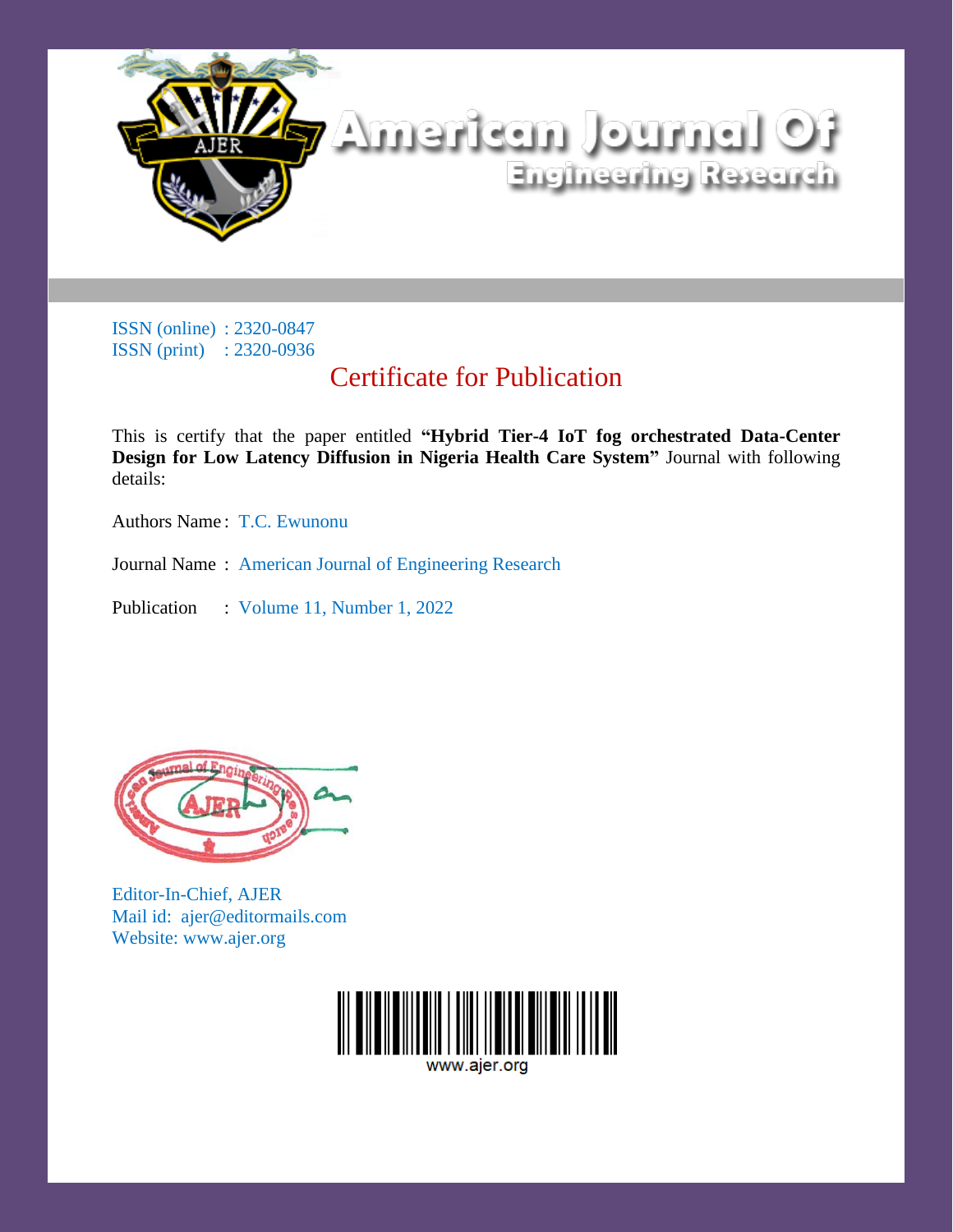

## Certificate for Publication

This is certify that the paper entitled **"Hybrid Tier-4 IoT fog orchestrated Data-Center Design for Low Latency Diffusion in Nigeria Health Care System"** Journal with following details:

Authors Name : S. U. Nnebe

Journal Name : American Journal of Engineering Research

Publication : Volume 11, Number 1, 2022



Editor-In-Chief, AJER Mail id: ajer@editormails.com Website: www.ajer.org

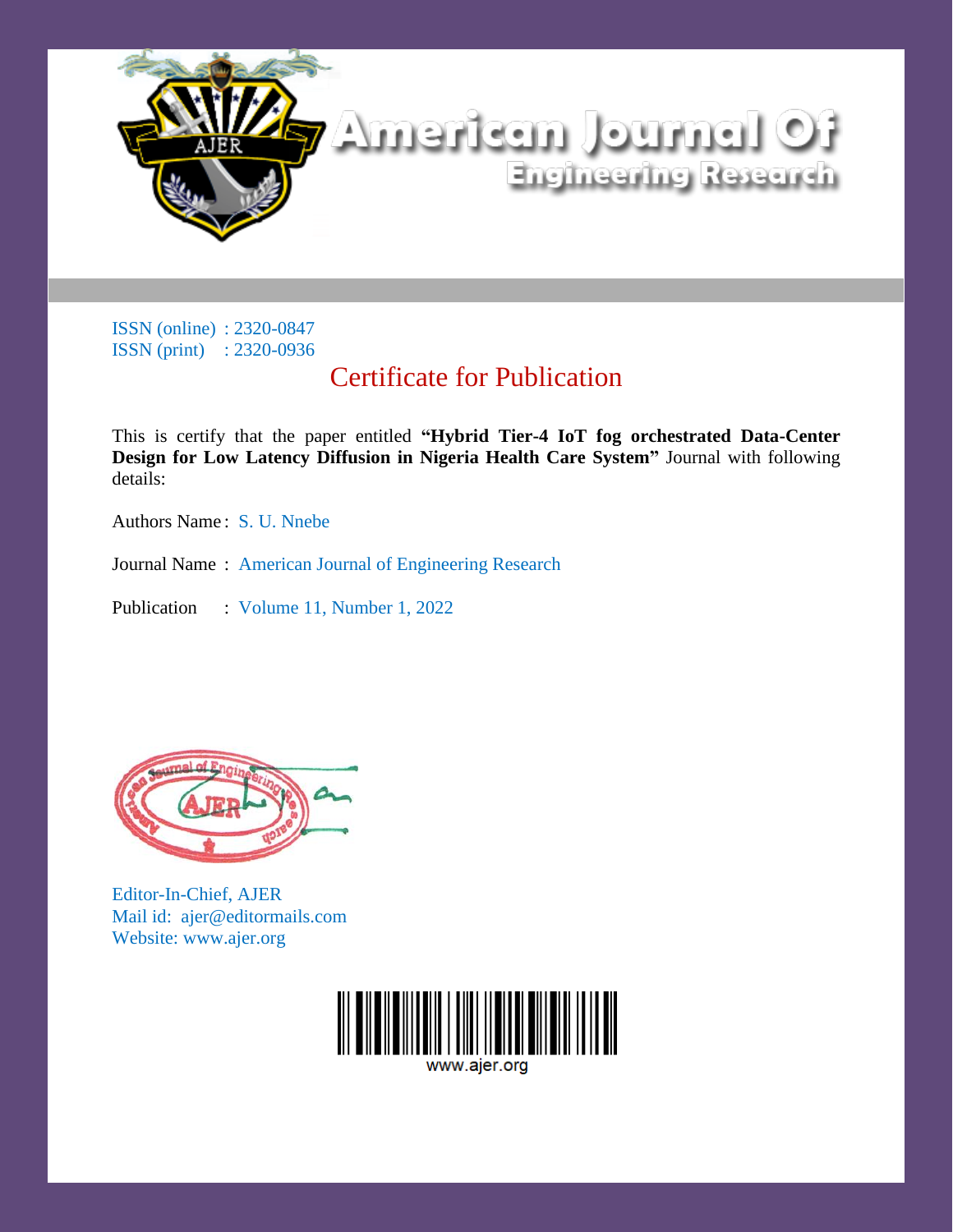

## Certificate for Publication

This is certify that the paper entitled **"Hybrid Tier-4 IoT fog orchestrated Data-Center Design for Low Latency Diffusion in Nigeria Health Care System"** Journal with following details:

Authors Name : V.E. Idigo

Journal Name : American Journal of Engineering Research

Publication : Volume 11, Number 1, 2022



Editor-In-Chief, AJER Mail id: ajer@editormails.com Website: www.ajer.org